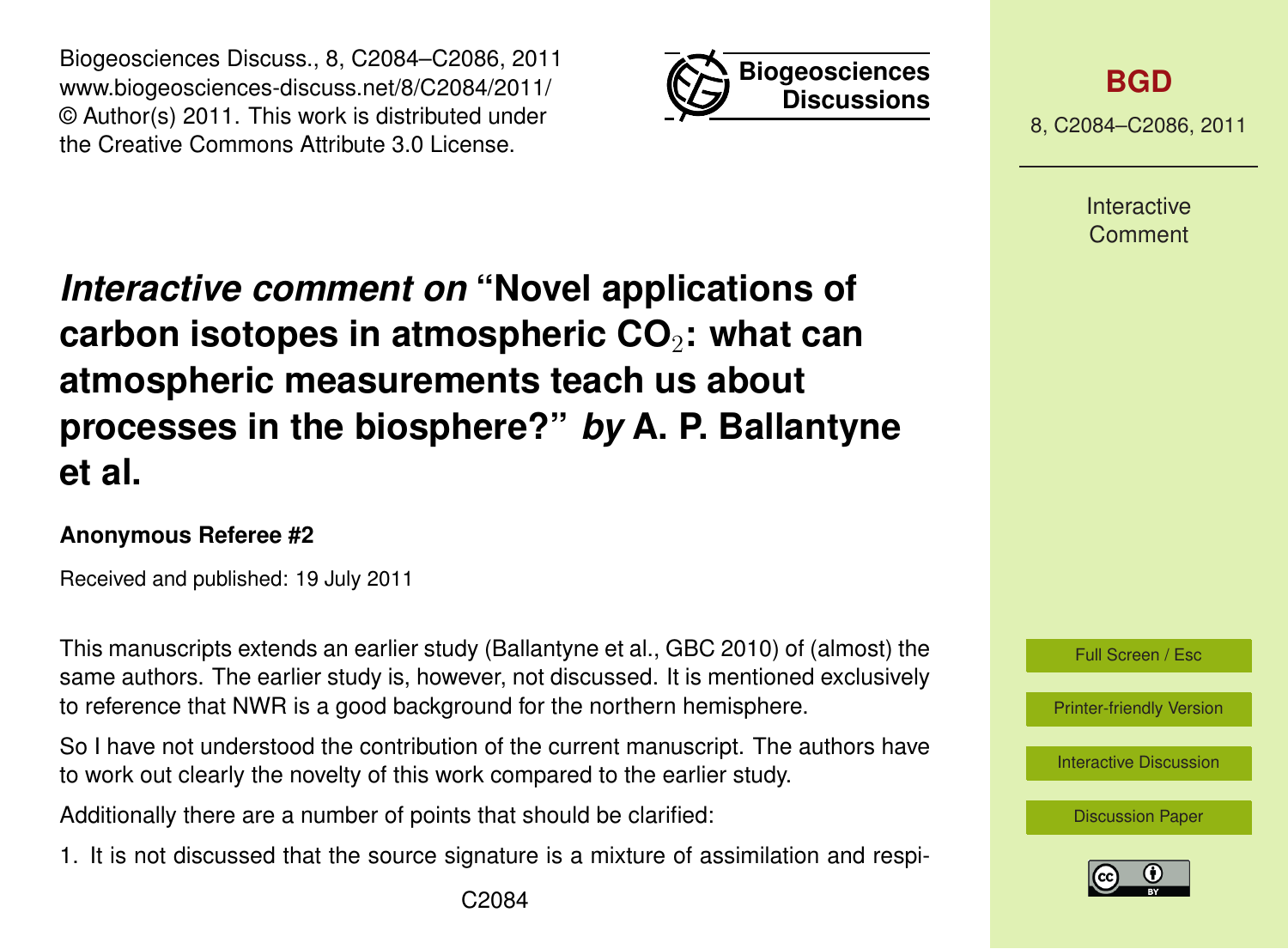ration. This is astonishing given the finger-wagging section in the Miller & Tans (2003) paper which is repeatedly referred to.

It is also essential because the disequilibrium will change over season as well, not only humidity.

2. I wondered about the humidity calculations. It should be assimilation weighted in order to do the regression. It should also be in the footprint of the station. What is the footprint of Point Barrow? Especially of the filtered time series for maritime background air? Where and when did you take the humidity in the model?

3. I am really appreciating the method to determine delta\_s quasi-continuously. And one extension of the current study compared to the earlier one is the greater number of stations. So it should be warranted that Niwot Ridge is still a good background for Ulaan Uul, for example. This is not discussed. NWR might be o.k. on the same latitude if you consider delta s to be a monthly mean. But the flying carpet on the NOAA website shows a nice north-south gradient and gradual shifts in the seasonal cycle maxima and minima with latitude.

I would also add caution to the statement that the Miller & Tans (2003) method is an alternative to the Keeling plot. It is an extension. A very good one, though, but it adds a varying background, not more. The rearrangement of the equations does not add anything extra, I think.

4. I think that the intuition in section 5.3 might be misleading. It might come from the implied time scales. Already in the introduction is the funny sentence that stomates "may respond to changes in atmospheric water vapor within weeks". They respond within in minutes, which is the basis of Ball-Berry and Leuning :-)

But on another time scale, humidity goes down over summer leading to soil water stress and reduced stomatal conductance. So you seem to think rather in this time scale. A summer signal is indeed building up in weeks to some month, exactly as in 8, C2084–C2086, 2011

Interactive **Comment** 



[Printer-friendly Version](http://www.biogeosciences-discuss.net/8/C2084/2011/bgd-8-C2084-2011-print.pdf)

[Interactive Discussion](http://www.biogeosciences-discuss.net/8/4603/2011/bgd-8-4603-2011-discussion.html)

[Discussion Paper](http://www.biogeosciences-discuss.net/8/4603/2011/bgd-8-4603-2011.pdf)